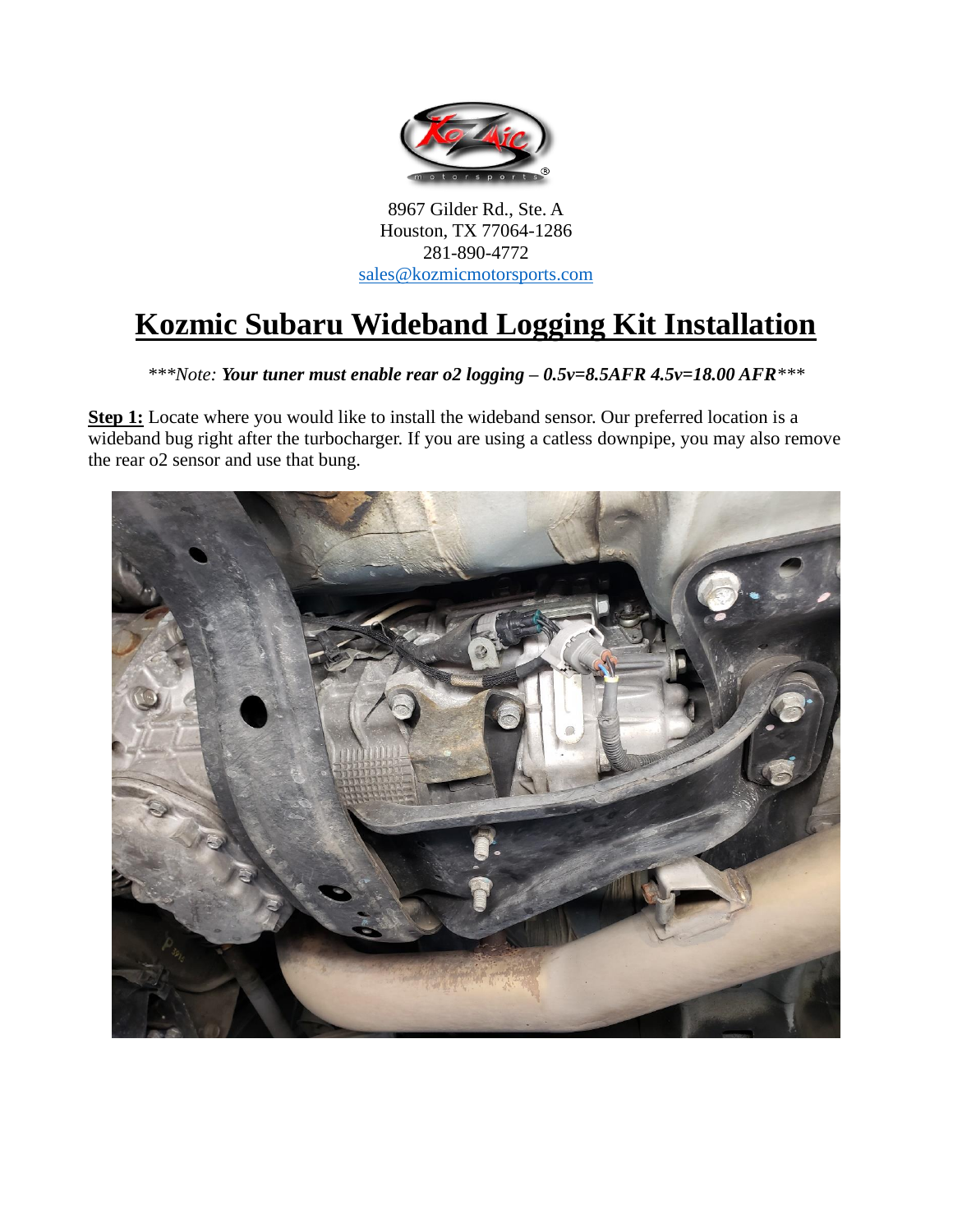

**Step 2:** Unplug Rear o2 sensor connector. Plug in wideband controller module to rear o2 connector harness. Mount module and additional wiring on OEM transmission harness and brackets with provided zip ties. Make sure these are secure and will not fall or hang down as they can be ripped off once they touch the ground. Carefully route wiring to avoid contact with hot or rotational parts (Driveshaft and shifter linkage).